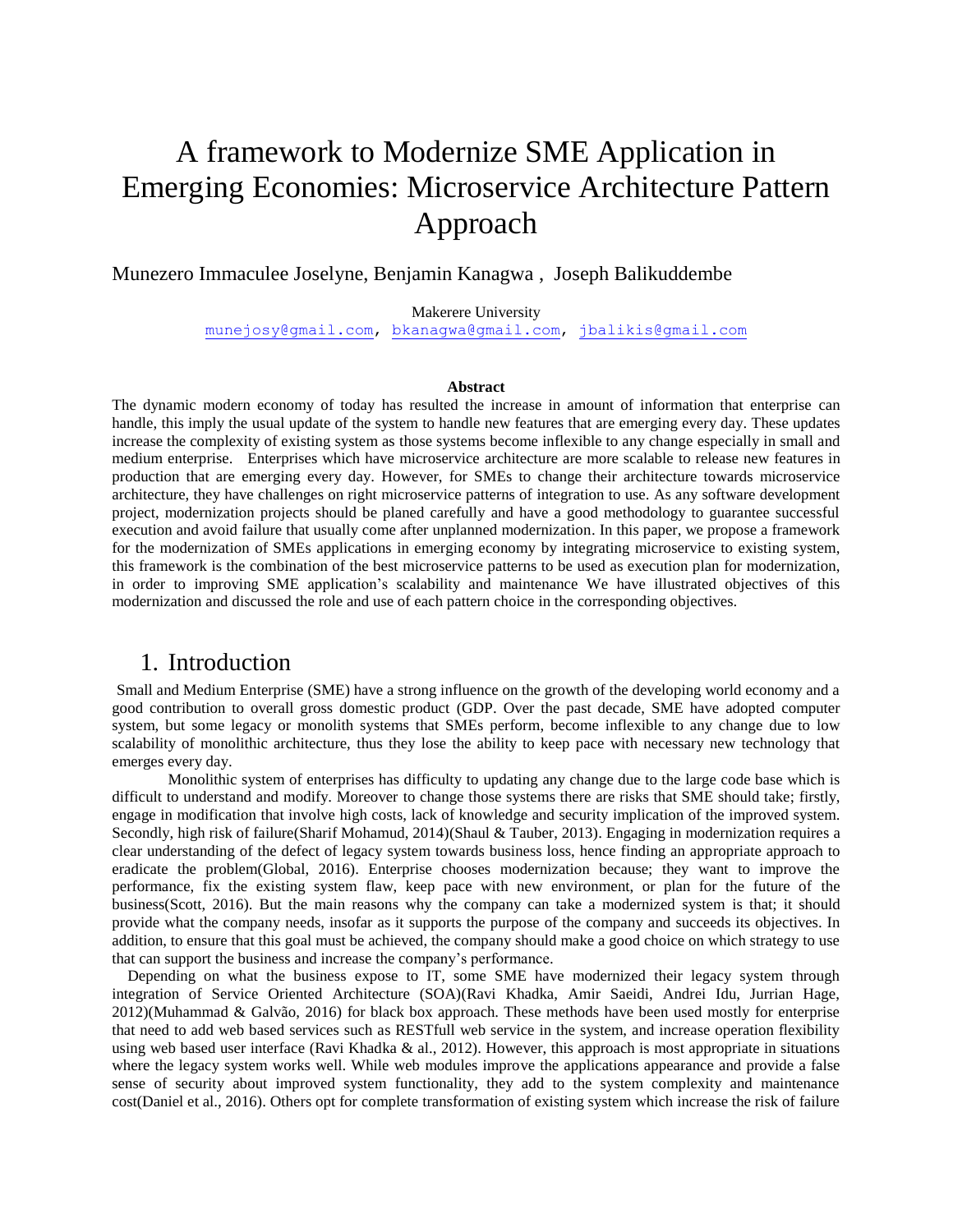and cost of new system (Cognizant, 2015).

In this paper we propose a framework approach of gradually transforming the legacy system and integrating microservice architecture pattern. Microservice architecture introduces a new application design strategy that uses independent fine grained services to compose an application, compared to monolithic application style(Irakli & al., 2016), Microservices are mainly used by enterprise to deploy large and medium applications as a set of small independent services that can be developed, tested, deployed, scaled, operated and upgraded independently(Patanjali et al., 2015). Moreover, enterprise that use the microservice architecture provide rapid functional changes which contributes to achieving high integrity factors such as maintainability and scalability (Thones, 2015)(Jarman, 2015). Some enterprises have modernize their systems through migration from monolithic to microservice (Amazon, Netflix,..), however because this enterprises are considered as big company, their practice will lack applicability in SME context (Putra & Hasibuan, 2015).

Research available for modernization of SME application by using microservice architecture approach are specific to a particular situation, this imply the lack of the guidance on the best pattern to use , so there is a need to customize this practice to SME context.

This paper address the above issues by providing a framework for modernization of SME application. Our framework follow principles of Architecture Driven Modernization (ADM), to integrate microservice patterns to existing system after restructuring or re-engineering, so that it can interact with new microservice. It concern of modernization by improving existing system for the purpose of functionality reuse, software improvement, modifiability, interoperability and refactoring. The modernization process consists of understanding the architecture and features of existing SME system, restructure existing system, develop microservice, and develop integration process and continuous monitoring activities in Dev/OP microservice strategy.

We choose SME of developing country because their situation and that of developed country are not the same (Odusote & Adigun, 2015) in most of the cases they are not exposing the same resources to the business and IT .

The rest of the paper is organized as follows; Section 2 provide related works of modernization strategy, Section 3 describes our approach to come up with the framework, Section 4 discuss the framework and section 5 concludes the paper.

### 2. Related work

#### **Modernization of SME application strategy**

Enterprise must achieve its objective by selecting different modernization techniques. Features such as time, performance or resources that affect this decision need to come from a business case and the value of the investment needs to be measured. By measuring what the enterprise could get in modernization, different company opt for; Replacement, Re-engineering, Migration, or wrapping strategy for modernization (Almonaies, Cordy, & Dean, 2010), or a mixture of those methods.

Replacement mostly called "big bang" by developers consist of replacing entirely the existing system by a off the shelf product. Re-engineering or re-development consists of the analysis and adjustment of an application in order to represent it in a new form that facilitate the communication with services(Austin, 2012). Migration, consists of moving the entire legacy system and its core framework to the new environment gradually(Galinium & Shahbaz, 2014) another is wrapping approach which consists of providing a new service interface to a legacy components by making it easily accessible by other software components (B. Zhang, Bao, Zhou, Hu, & Chen, 2008), this practice is mostly used in SOA.

#### **Monolithic Architecture for SME legacy system**

Legacy system that most of SMEs use has a monolithic architecture, these monolith is known as simple architecture, simplified testing, simple to deploy and test. However there are challenges when you add a new functionality, the entire system is affected because it lacks agility to continuous delivery. Some of SME have experienced challenges of working with monolithic architecture; In eMarketing, it reach lead times for a new release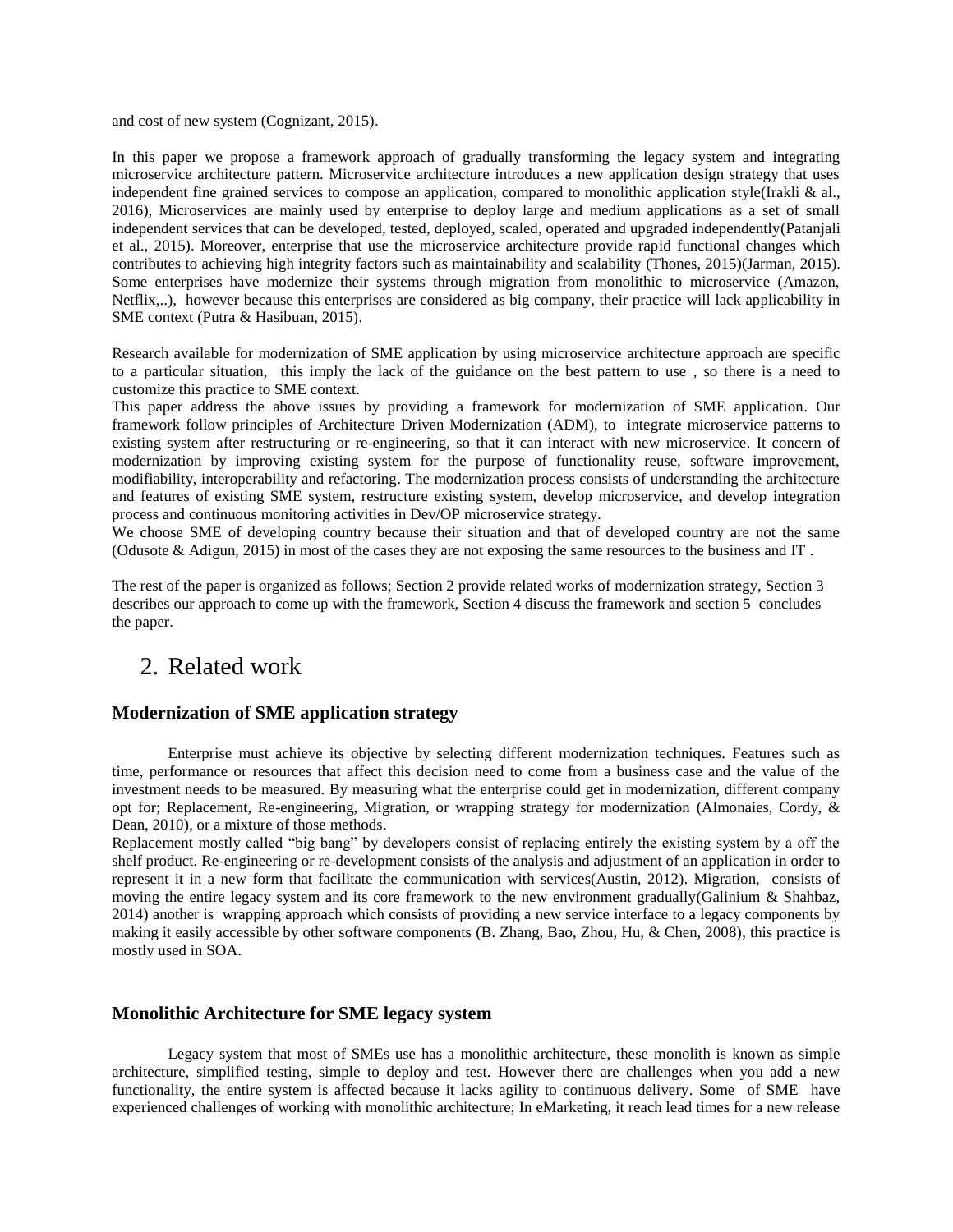to be shown in the eMarketing platform (Brüggemann & al., 2012), the current monolithic system of NRDC can't scale and if there in a maintenance the system require complete suspension of all services(Le et al., 2014). These are few examples of the challenges of monolithic architecture, in general monolithic architecture of SME are inflexible to the changes and have the following disadvantages; It becomes difficult to release a new feature easily and frequently, the release planning takes a lot of time for making sure if the application will not break down. As monolithic applications grow in size, the deployment become frustrating and slow due to the tight coupling of components and difficulty to replace a components without affecting the performance of the whole architecture

#### **Microservice**

Migration from monolithic architecture explained in II-B to microservice architecture is the common modernization methods that enterprise makes to implement rapid functional change of their system. Thus, monolithic application requires refactoring towards more distributed system of independent services that can be optimized independently. It add in an application the ability to scale, alter, remove, or change the service without affecting entire system(Irakli et al., 2016).

In addition, monolithic system are migrated to the cloud microservice (Sabiri & Benabbou, 2015), and different patterns have been developed for this migration (Guo et al., 2016)(Balalaie, Heydarnoori, & Jamshidi, 2015). The main idea of monolith to microservice migration is to increase scalability, ease system distribution, and create a lightweight independent system that can be deployed automatically. In all cases of monolithic to microservice migration, it is not a straightforward process, it require code modification so that depending on specific objective to achieve, the existing system is redesigned, recoded or re-containerization to the purpose of new architecture(Fanell et al., 2016) Failures that occur after the modernize the existing information system are mainly related to the use of bad approaches that cannot solve the problem. Some approaches such as SOA have been used to modernize SME but the problem exist on its centralized architecture of ESB (Miri, 2017) which can be failure point of entire system.

### 3. Our Approach

Our approach of designing an SME modernization framework is based on modernization steps such as; Modification of existing system, integration of new microservice as well as continuous monitoring. Through literature all modernization require an execution plan and methodology to follow in order to avoid the failure that can occur during operation of modernized system(Kolici et al., 2013). The framework that we developed follow principles of Architecture Driven Modernization(ADM)(Ulrich, 2011). ADM is concerned of modernization by improving existing system for the purpose of functionality reuse, software improvement, modifiability, interoperability and refactoring.

By putting together the quality attributes of ADM, in this research we mixed re-engineering and migration, so that the system provides new functionality and the valuable information of legacy system should be preserved. This methodology is chosen because it is more adapted in the context of SMEs, because it relies on the progressive integration of the microservice system into the legacy system. Our boundary is the SME systems developed in OOP language design, especially systems developed in JAVA, JS, PHP...because are modifiable compared to others (Redhat, 2016).

Initially, legacy monolithic system have composite design of user interface, business logic and configuration file, this architecture have characteristics that all applications modules, files and configuration are packaged in one enterprise archive(EAR) file. In order to let new microservice interoperate with existing system, this must be restructured by code modification and deploy each module to its own package.

### 4. SME Modernization Framework

This research framework presented in figure 2 show different activities that should be conducted to meet modernization objectives; Understanding current system, restructure existing system. Develop microservice. Develop integration, continuous monitoring in Dev/OP microservice strategy. Within each objective, there are works and process to be conducted explained as follows: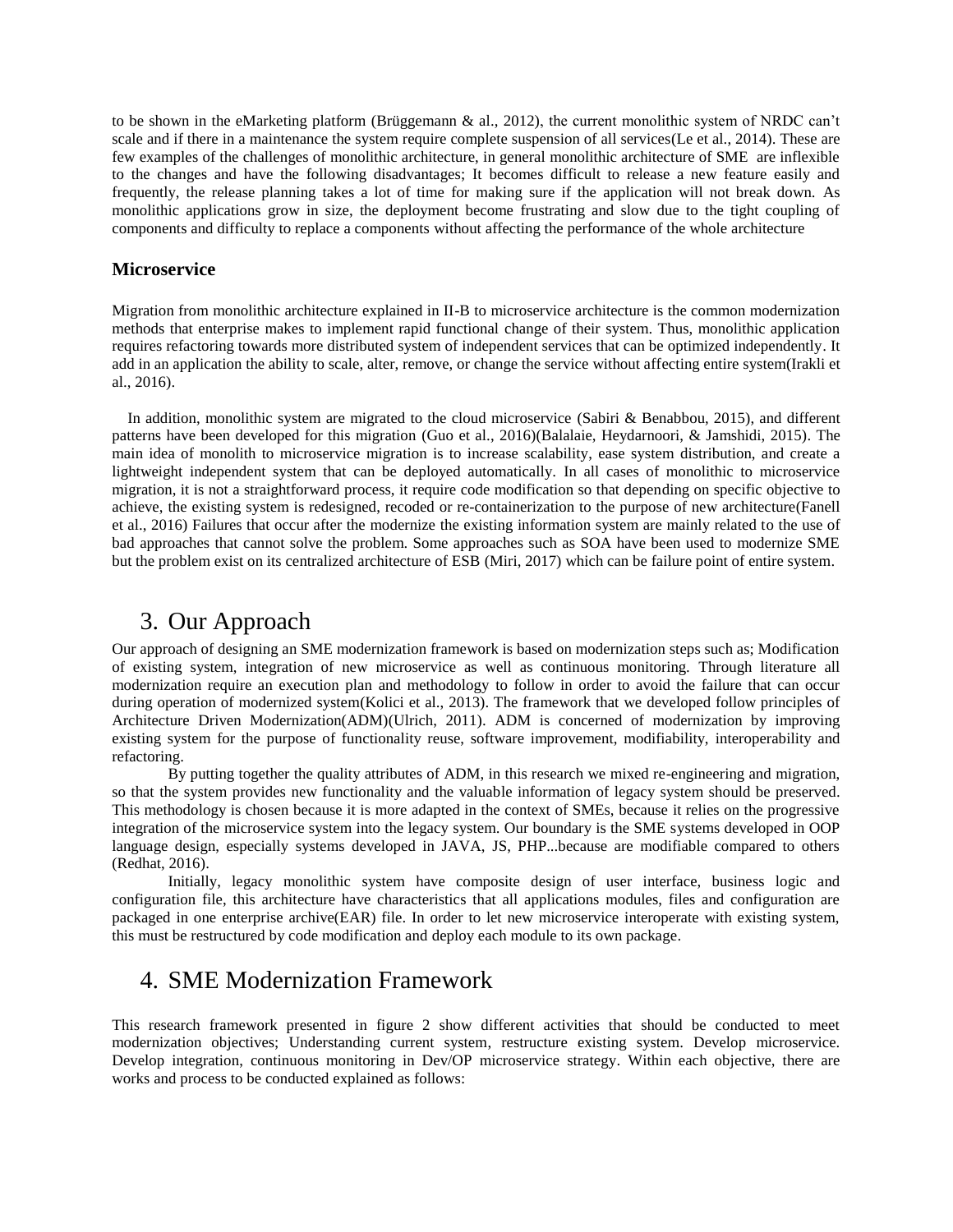**Understanding current system**: The process of understanding existing system involve; acquire knowledge on the domain and the actual system architecture through documentation or stakeholder. These processes are followed by reverse engineering which will reveal the working functionality as well as dead code that can be removed.

**Restructure existing system**: Redesign monolithic system is a difficult process because initially legacy code lack flexibility, thus it is trivial to analyze the code as there is no documentation of the design because original design have been changed during years of operation. The first stage for restructuring existing system is to change the packaging by splitting the one archive file that contain all applications in SME to individual WAR file, and deploy each module in independent server such as Docker container. This process will involve code modification to refine business logic to each module. Furthermore, continuous delivery pipeline is the strategy for delivering quality software through process of testing, verifying and validating new business capability deployed. Our continuous delivery pipeline at this stage will allow performing component testing of module that has been re-factored.

**Develop microservice:** The development of a new microservice is carried out using the principle of one responsibility at time following the bounded context of the domain. Therefore deploy each service in its container through the same continuous delivery pipeline. Then, create API gateway that will isolate the client and the back end. This API may be in different types depending on the client platform to accessing the system, which is done by running a client specific adapter that can choose each client a suitable API for its requirement. Thus, REST/HTTP API can be chosen for web application and mobile application client, where gRPC it is for 3rd party application. Moreover each backend service exposes a REST API and most services consume APIs provided by other services or end users. The API should expose security to the system. The user will pass an access token containing its information to be authorized to access the system. At this stage unit testing must performed to verify whether microservice is performing only one responsibility of the domain at time.

**Develop integration**: Depending on the nature of communication, integration of Re-factored SME application to new microservice is done on API gateway as synchronous communication using HTTP protocol, to connect end user to microservice. Furthermore, service to service, the communication is asynchronous using pattern like AMQP,or Akka. In microservice based architecture, the service are communicated through a lightweight communication; When there is a request a microservice publish an event which other party can consume to complete the process request. Hence pattern of service discovery (Eureka,) and load balance are required for that action. During Integration, modules for existing system are integrated with new microservice by using REST API gateway. In addition microservices are designed to cope with failure, based on the nature of communication of microservices, it's quite possible that a service could fail, for one reason or another. In these instances, another service can continue functioning while the failed service is adjusting itself, this process is known as circuit breaker. Service breaker concern of detecting the failures quickly and, if possible, automatically restore service.

**Dev/Op:** Microservices architecture is an evolutionary design and, this design require a group of application developer to monitor changes during operation of new system. Services in this architecture are communicated through network protocol, the particularity of this architecture on SME is the usage of intranet connection to pull information from multiple service or database from one part to another. The intranet connection will make the services available and help SME to effectively update a database even if there is no Internet connection. Moreover software systems relies on hardware resources.

**Data**: For each step of modernization, data have to cope with the rest of architecture. Microservices architecture pattern significantly impacts the relationship between the application and the database because data have to be decentralized. Initially data of existing SME system are located in one relational database. The refactoring of data from relation database to no relation database (preferred with microservice) will depend on the nature of data which is stored (blog data, flat data). The aim of refactoring data is to insure the dependency of service, so that each module can have a dependent database Data in this architecture must be integrated then make usual update to warranty the consistency in database.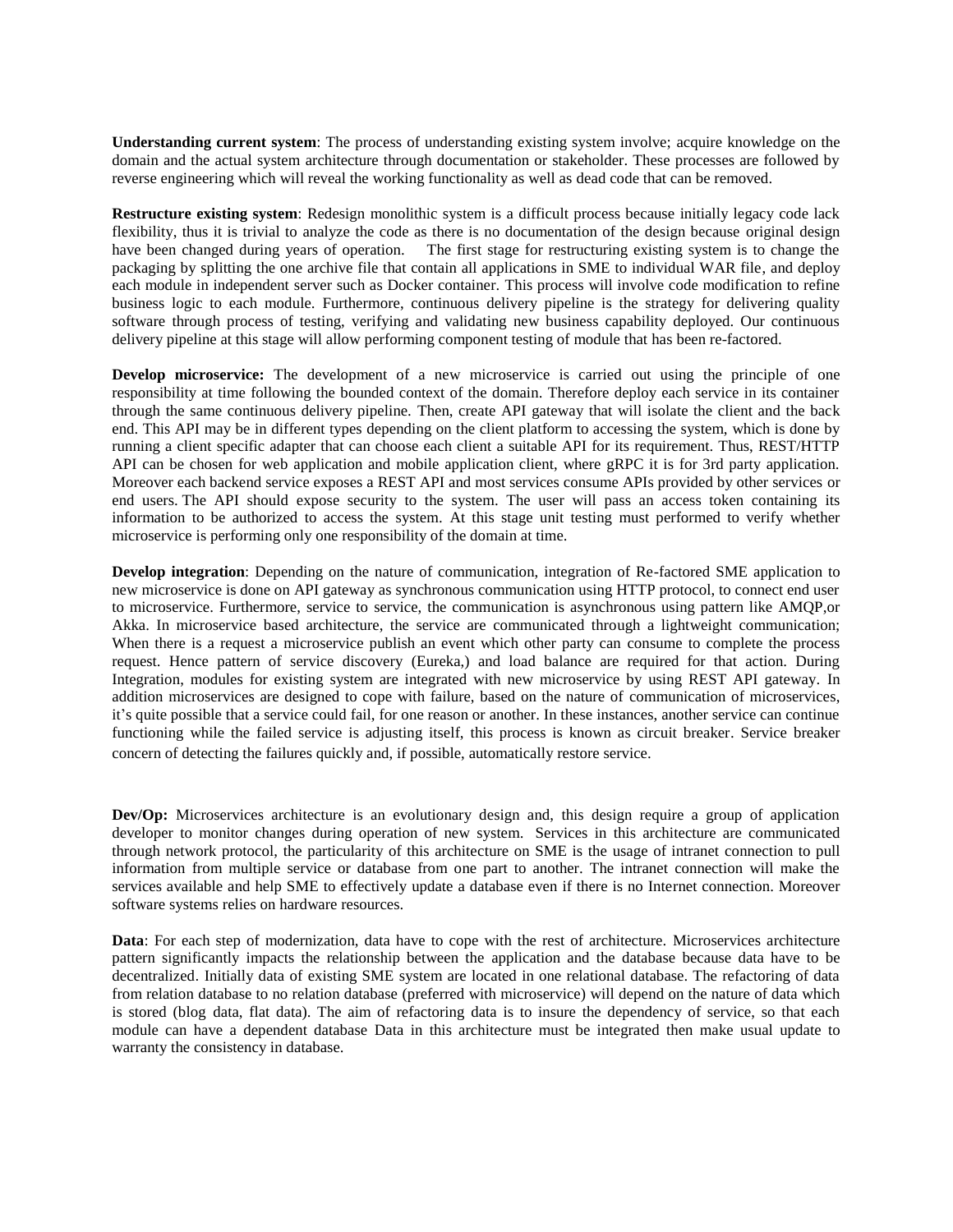

Fig 2: SME application modernization framework

### 5. Discussion

A framework of modernize SME application using microservice approach presented in section IV is designed to illustrate activities to be conducted towards a modernization of SME application in the emerging economy. This framework is a good choice for integrating gradually microservice to SME by achieving two goals: The first goal of this modernization is the reuse of existing functionality. Therefore With understanding of existing system we seek to retrieve its valuable information that can be used for next stage of modernization. Since microservice has to interact with monolithic system, it requires compatibility criteria that will enable SME system interoperate with new microservice, which is why monolithic system has to be refactored to separate its components so as each module can be deployed in its own package.

The second goal of this modernization is to make a modernize system accommodate new functionality through deployment of new service on continuous deployment pipeline. Thus any new feature that must be added to the system will require the deployment of new microservice.

Microservice architecture is widely used in cloud computing, which involve the usage of internet in the architecture. The particularity of this framework in SME of emerging economy is the use of intranet to cover low latency of internet in SME context. The use of intranet is necessary because microservice communicates through network protocols. Therefore coexisting SME applications and microservice require continuous monitoring of communication path by the production team.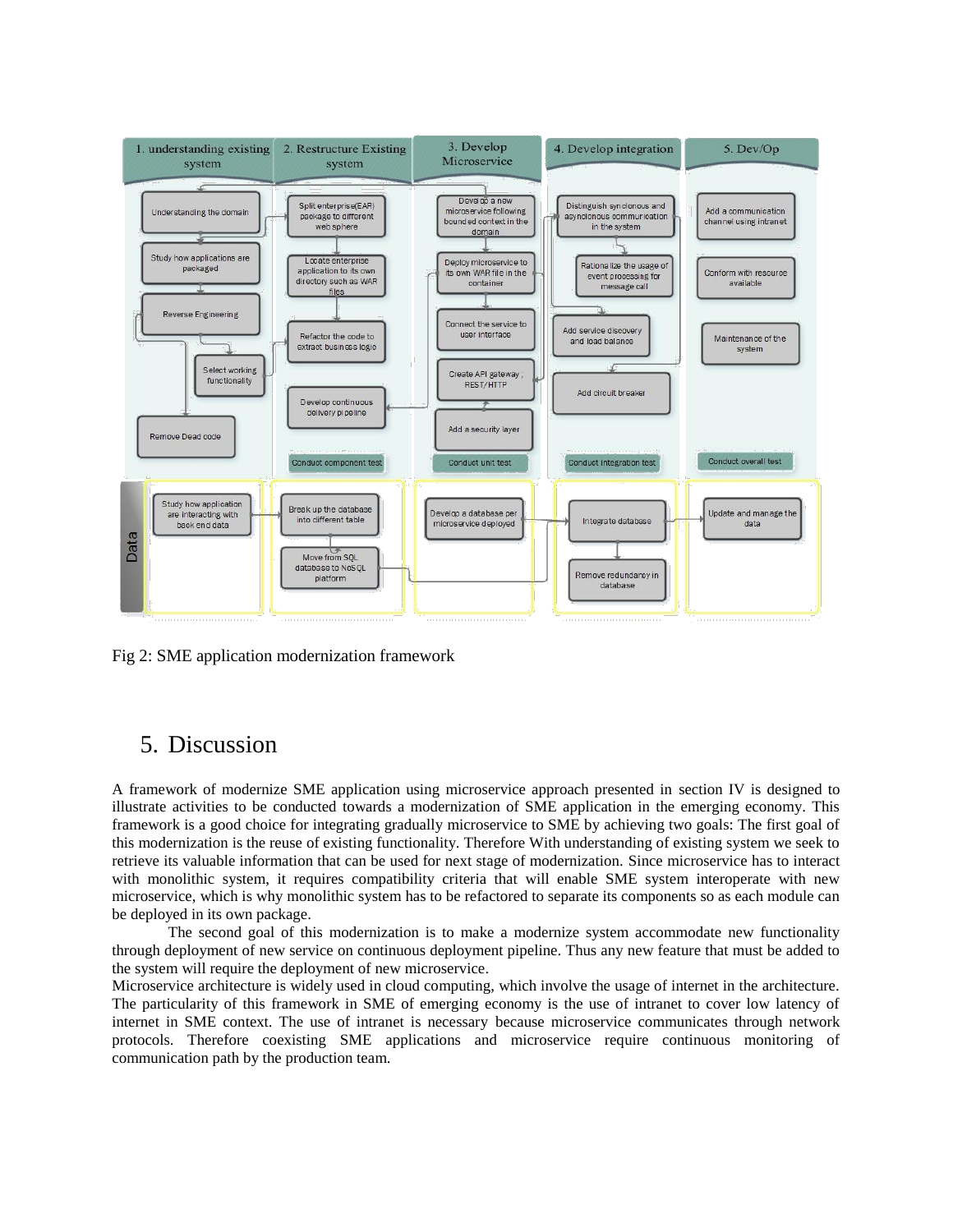## Conclusion

In this paper we presented a framework for SME modernization by using microservice architecture, this framework involve effective usage of patterns that will make SME application and microservice coexist in production. Modernization of enterprise system requires planning to avoid failure that can occur after modernization. In this paper we show how SME of emerging economy have challenge of right modernization technology choices on microservice architecture that can solve their problems without relying on big enterprises. To solve this challenge we designed a framework that show how right patterns of modernization can be used in SME context. However in the future work, we envisage expanding and using this framework in practical case.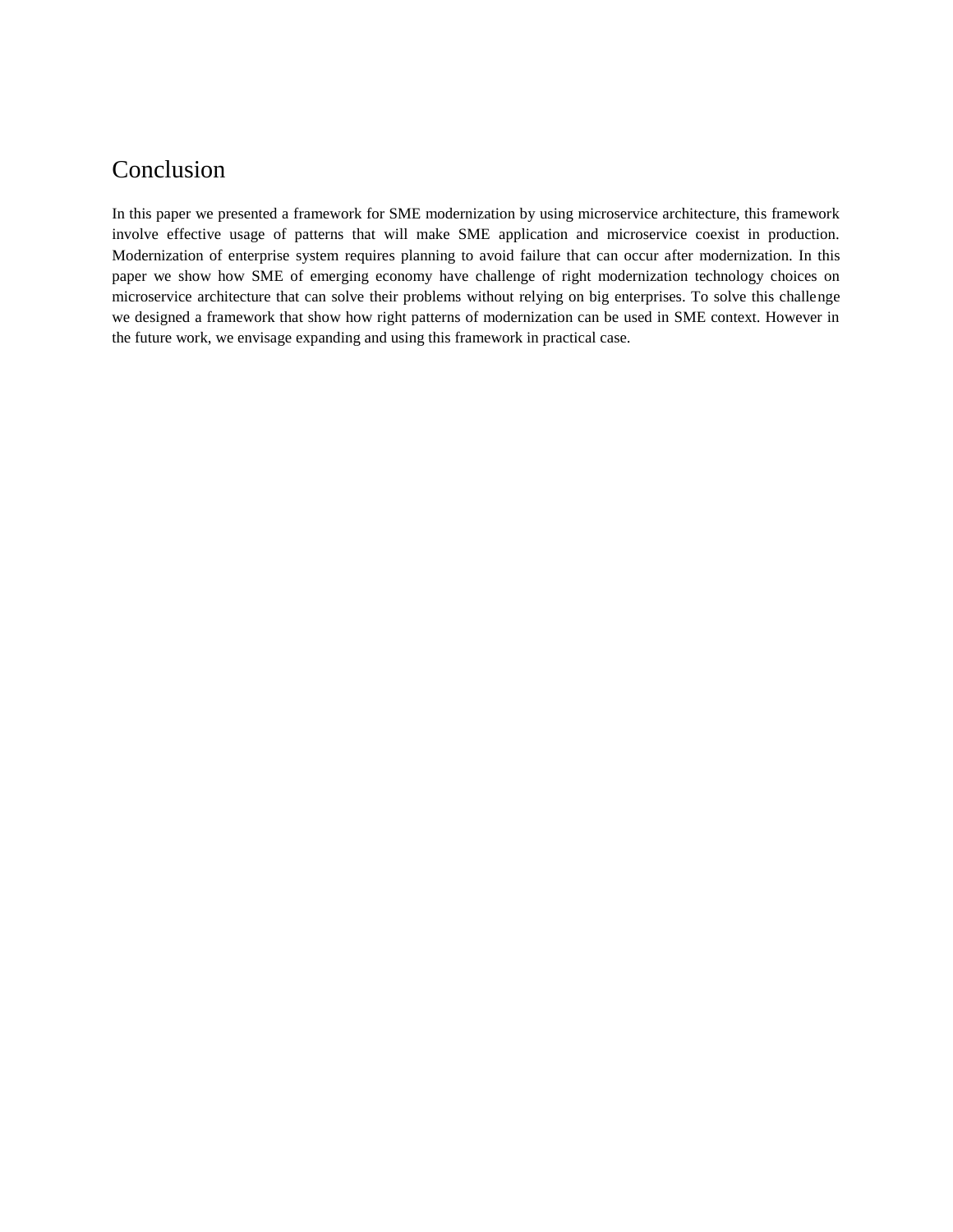#### **References**

- Almonaies, A. A., Cordy, J. R., & Dean, T. R. (2010). Legacy System Evolution towards Service-Oriented Architecture. *IEEE*, 1–8.
- Austin, P. F. (2012). Applying system engineering processes to legacy test program set modernization. *AUTOTESTCON (Proceedings)*, 70–74. http://doi.org/10.1109/AUTEST.2012.6334541
- Bajahzar, A., Alqahtani, A., & Baslem, A. (2012). A Survey Study of the Enterprise Resource Planning System. *2012 International Conference on Advanced Computer Science Applications and Technologies (ACSAT)*, 246– 252. http://doi.org/10.1109/ACSAT.2012.101
- Balalaie, A., Heydarnoori, A., & Jamshidi, P. (2015). *Microservices Migration Patterns*.
- Brüggemann, M. E., Vallon, R., Parlak, A., & Grechenig, T. (2012). Modelling Microservices in Email-marketing Concepts , Implementation and Experiences THE CONCEPTS OF EMAIL MARKETING AND. Research Group for Industrial Software, Vienna University of Technology.
- Charette, R. N. (2016). Dragging Government Legacy Systems Out of the Shadows. *IEEE Computer Society*.
- Cognizant 20-20 Insights. (2015). Legacy Enterprise Systems Modernization : Five Ways of Responding to Market Forces. Cognizant 20-20 Insights.
- Daniel, E., Cardenas, D., Rolando, A., Castro Eddie, Garc, K., Parra, C., & Casallas, R. (2016). Towards the Understanding and Evolution of Monolithic Applications as Microservices. *IEEE*.
- Fanelli, T. C., Simons, S. C., & Banerjee, S. (2016). A Systematic Framework for Modernizing Legacy Application Systems. In *2016 IEEE 23rd International Conference on Software Analysis, Evolution and Reengineering*. http://doi.org/10.1109/SANER.2016.40
- Galinium, M., & Shahbaz, N. (2014). Case Studies: Business and Technical Perspectives in Migration of Legacy Systems to Service Oriented Architecture. *ECTI Transactions on Computer and Information Technology*, *7*(2). Retrieved from http://arxiv.org/abs/1412.7959
- GLOBAL, U. (2016). Legacy modernization. UST GLOBAL |.
- Guo, D., Wang, W., Zeng, G., & Wei, Z. (2016). Microservices Architecture based Cloudware Deployment Platform for Service Computing. *IEEE Computer Society*, 358–364. http://doi.org/10.1109/SOSE.2016.22
- Irakli, N., Ronnie, M., Matt, M., & Mike, A. (2016). *Microservice Architecture*. (B. M. and H. Bauer, Ed.) (1st editio). O'Reilly Media Inc.
- Jan, D. (2014). *Information Systems for Small and Medium-Sized*. (H. van L. Jan Devos, Ed.) (1st editio). Springer-Verlag Berlin Heidelberg, Dirk Deschoolmeester.
- Jarman, P. (2015). Microservices A New Application Paradigm. *Infosys*.
- Kolici, V., Xhafa, F., Pinedo, E. E. D., Nunez, J. L., Segui, V., & Barolli, L. (2013). Analysis of Mobile and Web Applications in Small and Medium Size Enterprises. In *2013 Eighth International Conference on P2P, Parallel, Grid, Cloud and Internet Computing* (pp. 324–330). http://doi.org/10.1109/3PGCIC.2013.55
- Le, V. D., Neff, M. M., Stewart, R. V, Kelley, R., Fritzinger, E., Dascalu, S. M., … Microservice, K. (2014). Microservice-based Architecture for the NRDC. *IEEE*.
- Mahfudhi Muhammad, G., & Galvão, D. T. (2016). Specifying Modernization into Service-Oriented SaaS System in a Case of Public Transport Document Generator. *Springer International Publishing*, 590–603. http://doi.org/10.1007/978-3-319-32689-4
- Miri, I. (2017). Microservices vs. the monolith. Retrieved June 6, 2017, from https://dzone.com/articles/microservices-vs-soa-2
- Odusote, B. O., & Adigun, M. O. (2015). Technologically enabling resource-constrained enterprises in developing nations through the implementation of E-Commerce on-demand service portals for a grid utility computing platform. *IEEE International Conference on Adaptive Science and Technology, ICAST*, *2015-Janua*. http://doi.org/10.1109/ICASTECH.2014.7068149
- Patanjali, S., Truninger, B., Harsh, P., & Bohnert, T. M. (2015). CYCLOPS : A Micro Service based approach for dynamic Rating , Charging & Billing for cloud. http://doi.org/10.1109/ConTEL.2015.7231226
- Putra, P. O. H., & Hasibuan, Z. A. (2015). E-business framework for small and medium enterprises: A critical review. In *2015 3rd International Conference on Information and Communication Technology, ICoICT 2015* (pp. 516–521). http://doi.org/10.1109/ICoICT.2015.7231478
- Ravi Khadka, Amir Saeidi, Andrei Idu, Jurrian Hage, S. J. (2012). *Legacy to SOA Evolution : A Systematic Literature Review Ravi Khadka*.
- Redhat. (2016). *A PLATFORM FOR MODERNIZING*.
- Sabiri, K., & Benabbou, F. (2015). Towards a Cloud Migration Framework. *IEEE*.